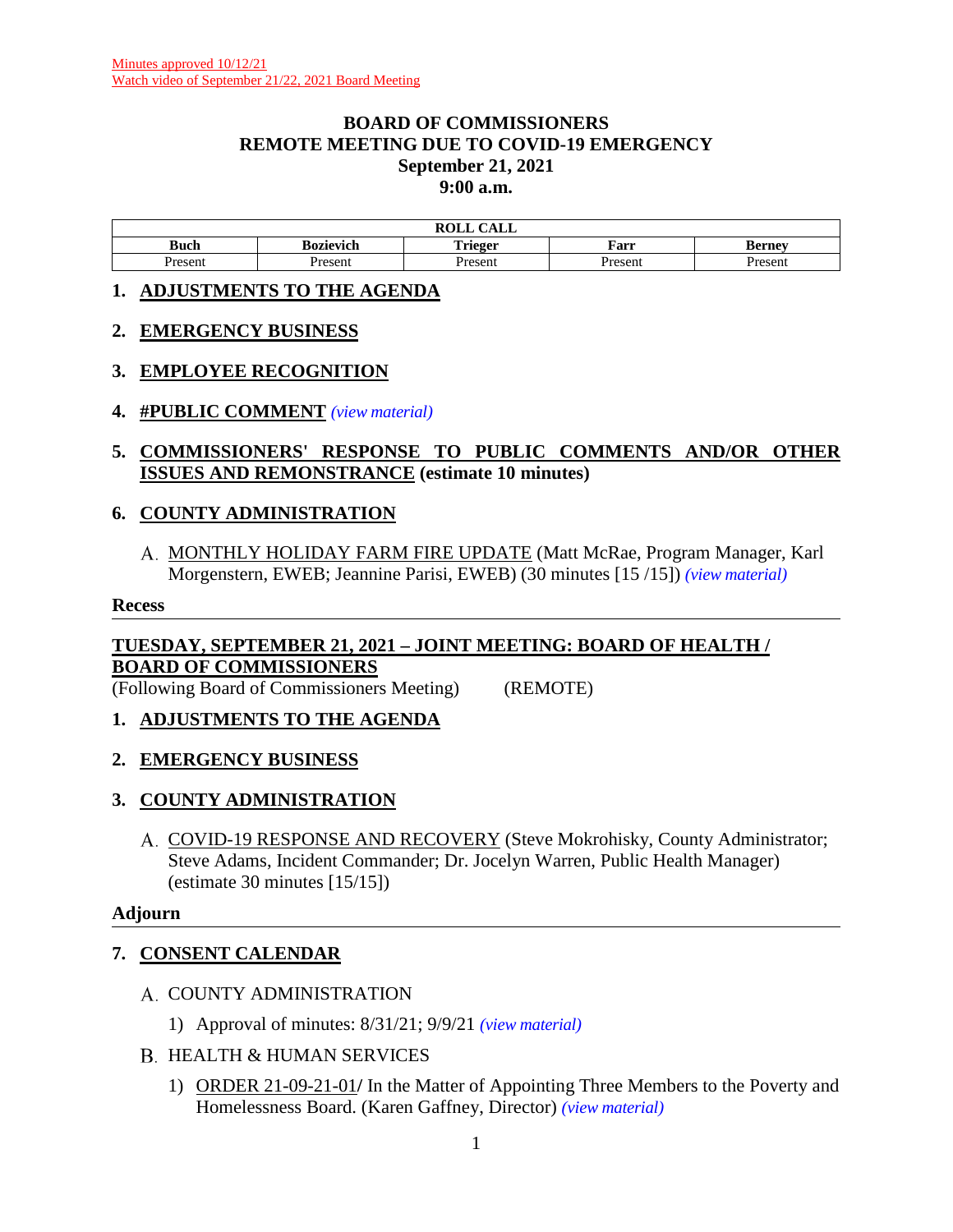- 2) ORDER 21-09-21-02**/** In The Matter of Approving the Acceptance of a Community Health Worker Grant from the Center for Disease Control and Prevention, CDC in the amount of \$2,662,885 for the period 8/30/21 through 8/30/24. (Karen Gaffney, Director) *(view [material\)](http://www.lanecountyor.gov/UserFiles/Servers/Server_3585797/File/Government/BCC/2021/2021_AGENDAS/092121agenda/T.7.B.2.pdf)*
- 3) ORDER 21-09-21-03/ In the Matter of Approving Two Contracts and Two Amendments, Delegating Authority to the County Administrator to Sign the Approved Actions. (Karen Gaffney, Director) *(view [material\)](http://www.lanecountyor.gov/UserFiles/Servers/Server_3585797/File/Government/BCC/2021/2021_AGENDAS/092121agenda/T.7.B.3.pdf)*
- C. PUBLIC WORKS
	- 1) ORDER 21-09-21-04**/** In the Matter of Granting and Accepting Easements for a Restroom Building, Waterline, and Well at Helfrich Landing County Park, and Delegating Authority to the County Administrator to Execute the Easement Documents. (Brett Henry, Parks Division Manager) *(view [material\)](http://www.lanecountyor.gov/UserFiles/Servers/Server_3585797/File/Government/BCC/2021/2021_AGENDAS/092121agenda/T.7.C.1.pdf)*
	- 2) ORDER 21-09-21-05**/** In the Matter of Approving Three Public Works Contracts and Amendments and Delegating Authority to the County Administrator to Execute the Approved Contracts and Amendments for Aramark Uniform & Career Apparel, LLC, Expense in the amount of \$125,000; Rexius Forest By-Products, Inc., Expense in the amount of \$164,000; City of Lowell, Expense in the amount of \$25,000. (Dan Hurley, Public Works Director) *(view [material\)](http://www.lanecountyor.gov/UserFiles/Servers/Server_3585797/File/Government/BCC/2021/2021_AGENDAS/092121agenda/T.7.C.2.pdf)*
	- 3) ORDER 21-09-21-06**/** In the Matter of Delegating Authority to the Chair of the Board of Commissioners to Sign Three Joint Endorsement Forms as Required for Three Grant Applications to the State of Oregon's Federal Lands Access Program (FLAP). (Dan Hurley, Public Works Director) *(view [material\)](http://www.lanecountyor.gov/UserFiles/Servers/Server_3585797/File/Government/BCC/2021/2021_AGENDAS/092121agenda/T.7.C.3.pdf)*

| <b>MOTION: Farr</b><br><b>SECOND: Trieger</b> |      | <b>COMMENTS:</b> |
|-----------------------------------------------|------|------------------|
|                                               |      |                  |
| <b>Name</b>                                   | Vote |                  |
| Commissioner Jay Bozievich                    | YES. |                  |
| Commissioner Laurie Trieger                   | YES. |                  |
| <b>Commissioner Pat Farr</b>                  | YES  |                  |
| <b>Commissioner Joe Berney</b>                | YES  |                  |
| <b>Commissioner Heather Buch</b>              | YES  |                  |

# **8. PUBLIC WORKS**

ORDER 21-09-21-10**/** In the Matter of Approving a Public Works Contract Amendment and Delegating Authority to the County Administrator to Execute the Approved Amendment to St. Vincent de Paul Society of Lane County, Inc., Expense in the amount of \$50,000. (Dan Hurley, Public Works Director) *(view [material\)](http://www.lanecountyor.gov/UserFiles/Servers/Server_3585797/File/Government/BCC/2021/2021_AGENDAS/092121agenda/T.7.C.2seperate.pdf)*

| <b>MOTION: Farr</b>    |  | <b>COMMENTS: Commissioner Buch</b><br>declared conflict of interest and<br>recused herself from the vote on this |
|------------------------|--|------------------------------------------------------------------------------------------------------------------|
| <b>SECOND: Trieger</b> |  |                                                                                                                  |
| VOTE                   |  | item.                                                                                                            |
| <b>Name</b><br>Vote    |  |                                                                                                                  |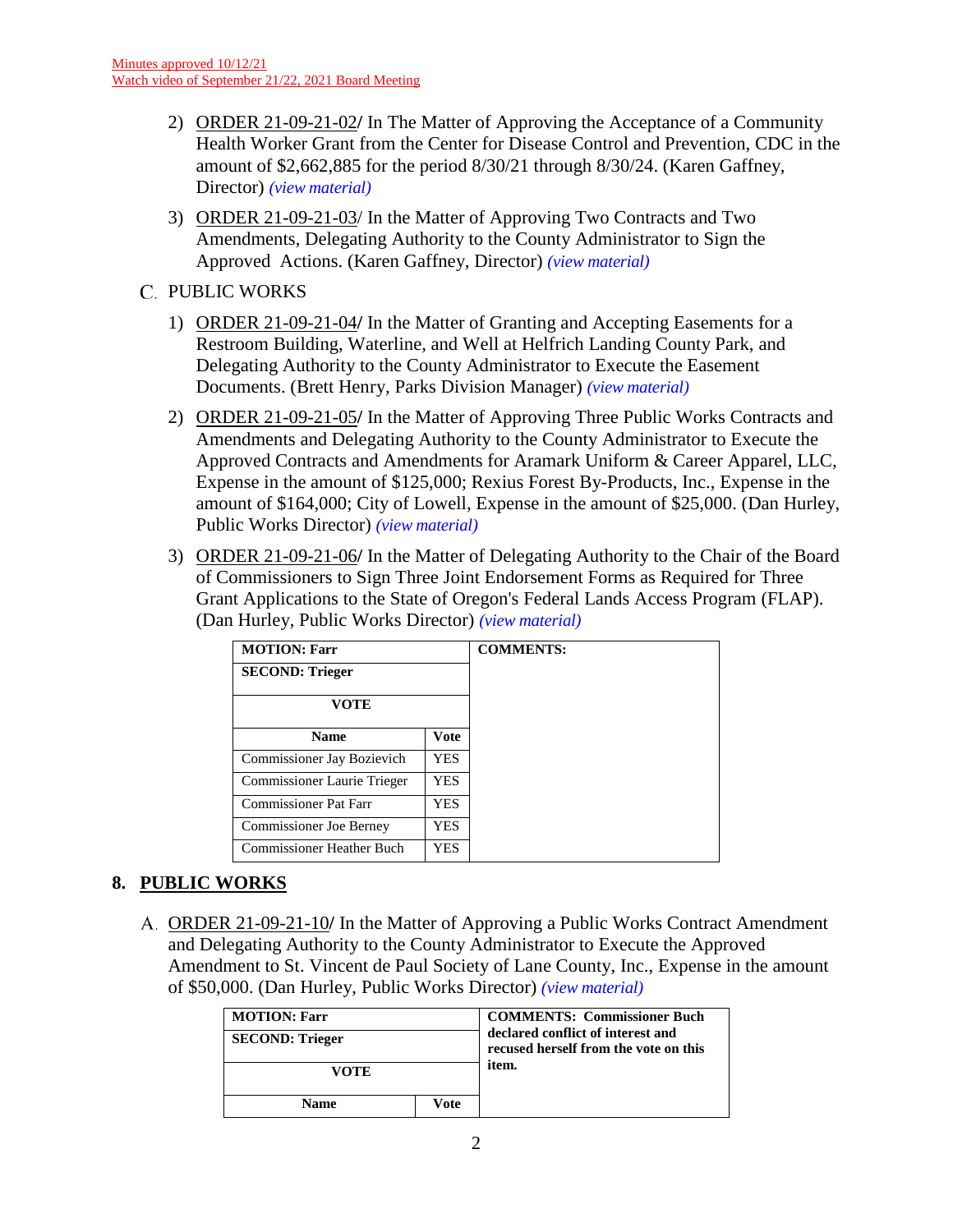| Commissioner Jay Bozievich         | YES     |
|------------------------------------|---------|
| <b>Commissioner Laurie Trieger</b> | YES     |
| <b>Commissioner Pat Farr</b>       | YES     |
| Commissioner Joe Berney            | YES     |
| <b>Commissioner Heather Buch</b>   | Excused |

# **9. SHERIFF'S OFFICE**

ORDER 21-09-21-07/ In the Matter of Approval of the Trinity Services Contract Fiscal Year 21-22 Funding and Approval of a Contract Extension for an Additional Two Years and Delegating Authority to the County Administrator to Sign the Amendment. (Captain Clint Riley) (estimate 20 minutes [10/10]) *(view [material\)](http://www.lanecountyor.gov/UserFiles/Servers/Server_3585797/File/Government/BCC/2021/2021_AGENDAS/092121agenda/T.8.A.pdf) (view [proposal\)](http://www.lanecountyor.gov/UserFiles/Servers/Server_3585797/File/Government/BCC/2021/2021_AGENDAS/092121agenda/T.8.Aprop.pdf)*

| <b>MOTION: Farr</b>              | <b>COMMENTS:</b> |  |
|----------------------------------|------------------|--|
| <b>SECOND: Buch</b>              |                  |  |
| <b>VOTE</b>                      |                  |  |
| <b>Name</b>                      | <b>Vote</b>      |  |
| Commissioner Jay Bozievich       | YES              |  |
| Commissioner Laurie Trieger      | YES.             |  |
| <b>Commissioner Pat Farr</b>     | YES.             |  |
| <b>Commissioner Joe Berney</b>   | YES              |  |
| <b>Commissioner Heather Buch</b> | YES              |  |

# **10. HEALTH & HUMAN SERVICES**

DISCUSSION/ Status Update on Progress with Unhoused Population Initiatives. (Steve Manela, Human Services Program Manager; Danielle Bautista, Program Services Coordinator; Sarai Johnson. Joint Housing Strategies Program Manager; Teresa Roark, Program Supervisor) (estimate 30 minutes [15/15]) *(view [material\)](http://www.lanecountyor.gov/UserFiles/Servers/Server_3585797/File/Government/BCC/2021/2021_AGENDAS/092121agenda/T.9.A.pdf)*

# **11. COUNTY ADMINISTRATION**

ORDER 21-09-21-08/ In the Matter of Approving the Recommendation from the Homes for Good Board of Commissioners to Modify the Governance Structure of Homes for Good. (Greg Rikhoff, Director of Operations; Jacob Fox Homes for Good Executive Director) (estimate 30 minutes [10/20]) *(view [material\)](http://www.lanecountyor.gov/UserFiles/Servers/Server_3585797/File/Government/BCC/2021/2021_AGENDAS/092121agenda/T.10.A.pdf)*

| <b>MOTION: Farr</b>              |                |  |
|----------------------------------|----------------|--|
| <b>SECOND: Buch</b>              |                |  |
| VOTE                             |                |  |
| <b>Name</b>                      | <b>Vote</b>    |  |
| Commissioner Jay Bozievich       | N <sub>O</sub> |  |
| Commissioner Laurie Trieger      | <b>YES</b>     |  |
| <b>Commissioner Pat Farr</b>     | YES            |  |
| <b>Commissioner Joe Berney</b>   | <b>YES</b>     |  |
| <b>Commissioner Heather Buch</b> | YES.           |  |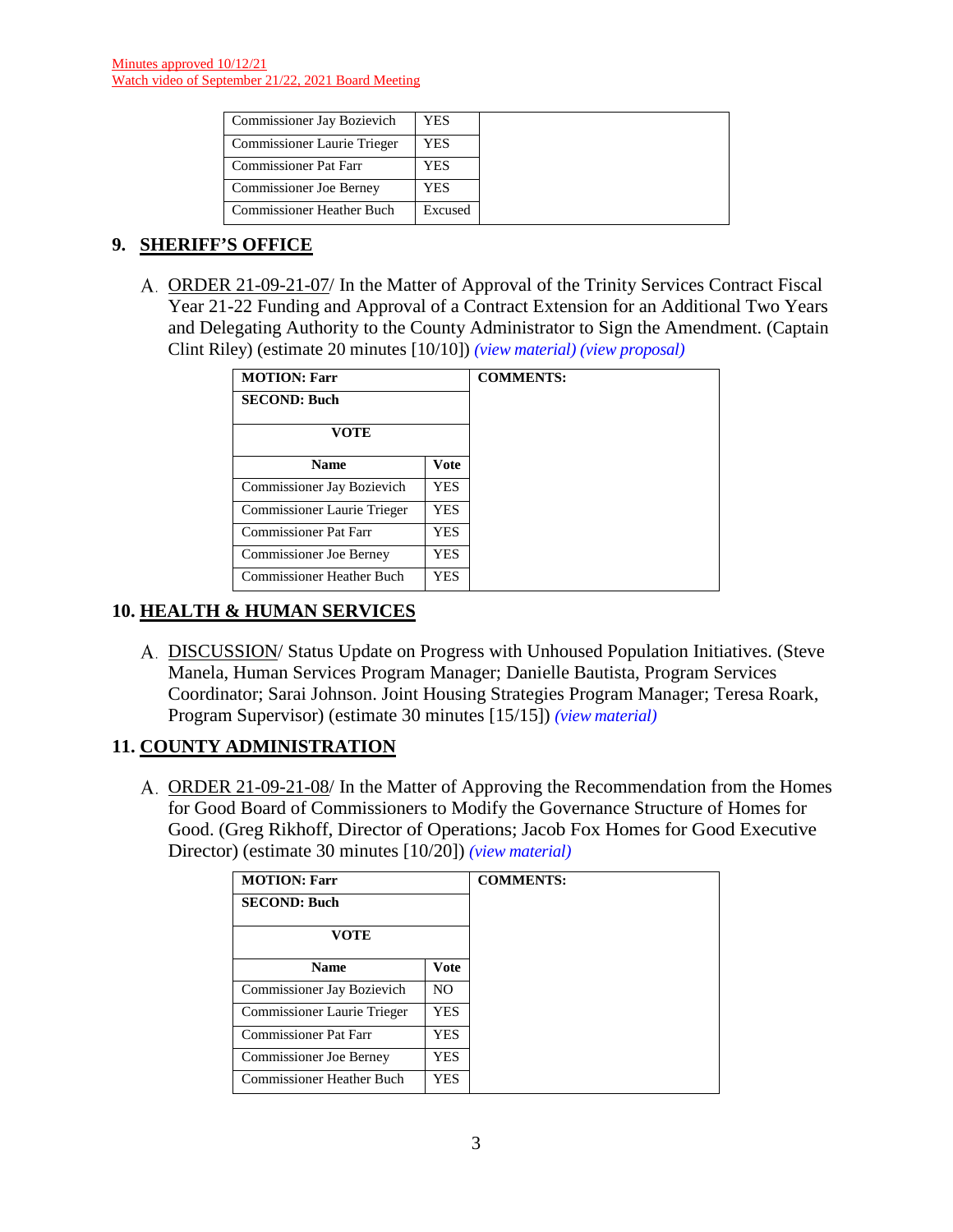B. DISCUSSION AND ORDER 21-09-21-09/ In the Matter of Providing an Update and Approving the Bylaws for the Lane County Independent Redistricting Committee. (Judy Williams, Strategy and Integration Manager) (estimate 15 minutes [10/5]) *(view [material\)](http://www.lanecountyor.gov/UserFiles/Servers/Server_3585797/File/Government/BCC/2021/2021_AGENDAS/092121agenda/T.10.B.pdf)*

| <b>MOTION: Buch</b><br><b>SECOND: Trieger</b><br>VOTE |             | <b>COMMENTS: Amend motion in the</b><br>article about subcommittees that no<br>decision can be made by the<br>subcommittee on behalf of the<br>committee. |
|-------------------------------------------------------|-------------|-----------------------------------------------------------------------------------------------------------------------------------------------------------|
| <b>Name</b>                                           | <b>Vote</b> |                                                                                                                                                           |
| Commissioner Jay Bozievich                            | YES.        |                                                                                                                                                           |
| Commissioner Laurie Trieger                           | <b>YES</b>  |                                                                                                                                                           |
| <b>Commissioner Pat Farr</b>                          | YES.        |                                                                                                                                                           |
| <b>Commissioner Joe Berney</b>                        | YES.        |                                                                                                                                                           |
| <b>Commissioner Heather Buch</b>                      | YES.        |                                                                                                                                                           |

Announcements

# **12. COUNTY COUNSEL**

A. Announcements

#### **13. EXECUTIVE SESSION as per ORS 192.660** (Remote Meeting)

## **14. OTHER BUSINESS**

#### **Recess**

*During the COVID-19 global pandemic, the Board of Commissioners will be hosting their board meeting via webinar. To watch the live stream of the meeting, click [here](https://lanecounty.org/cms/One.aspx?portalId=3585881&pageId=7842434) – no registration is required to watch the live webcast. To participate in the public hearing portion of the meeting, please click [here](https://attendee.gotowebinar.com/register/4021984265290875405) to register as an audience participant for the September 21st meeting.*

## **TUESDAY, SEPTEMBER 21, 2021 – REGULAR MEETING**

 $\overline{(1:30 \text{ p.m.})}$  (REMOTE MEETING)

# **15. PUBLIC WORKS**

SECOND READING AND PUBLIC HEARING/ ORDINANCE NO. 21-07/ In the Matter of Amending Lane Code (LC) 16.244, Floodplain Combining Zone (/FP, RCP) and LC 10.271, Floodplain Combining District (/FP); and Adopting a Savings and Severability Clause. (File No. 509-PA21-05390) (PM & NBA 12/15/2020, 8/31/2021) (Rachel Serslev, Senior Planner) (estimate 60 minutes [15/45]) *(view [8/31/21 material\)](http://www.lanecountyor.gov/UserFiles/Servers/Server_3585797/File/Government/BCC/2021/2021_AGENDAS/083121agenda/T.8.B.pdf)  (view [material\)](http://www.lanecountyor.gov/UserFiles/Servers/Server_3585797/File/Government/BCC/2021/2021_AGENDAS/092121agenda/T.14.A.pdf)*

| <b>MOTION: Bozievich</b><br><b>SECOND: Farr</b><br>VOTE |     | <b>COMMENTS:</b> Continue for a third<br>reading and public hearing add an<br>emergency clause to the ordinance.<br>Third reading and public hearing set<br>for October $12th$ , 1:30 p.m. time |
|---------------------------------------------------------|-----|-------------------------------------------------------------------------------------------------------------------------------------------------------------------------------------------------|
| <b>Vote</b><br><b>Name</b>                              |     | certain.                                                                                                                                                                                        |
| Commissioner Jay Bozievich                              | YES |                                                                                                                                                                                                 |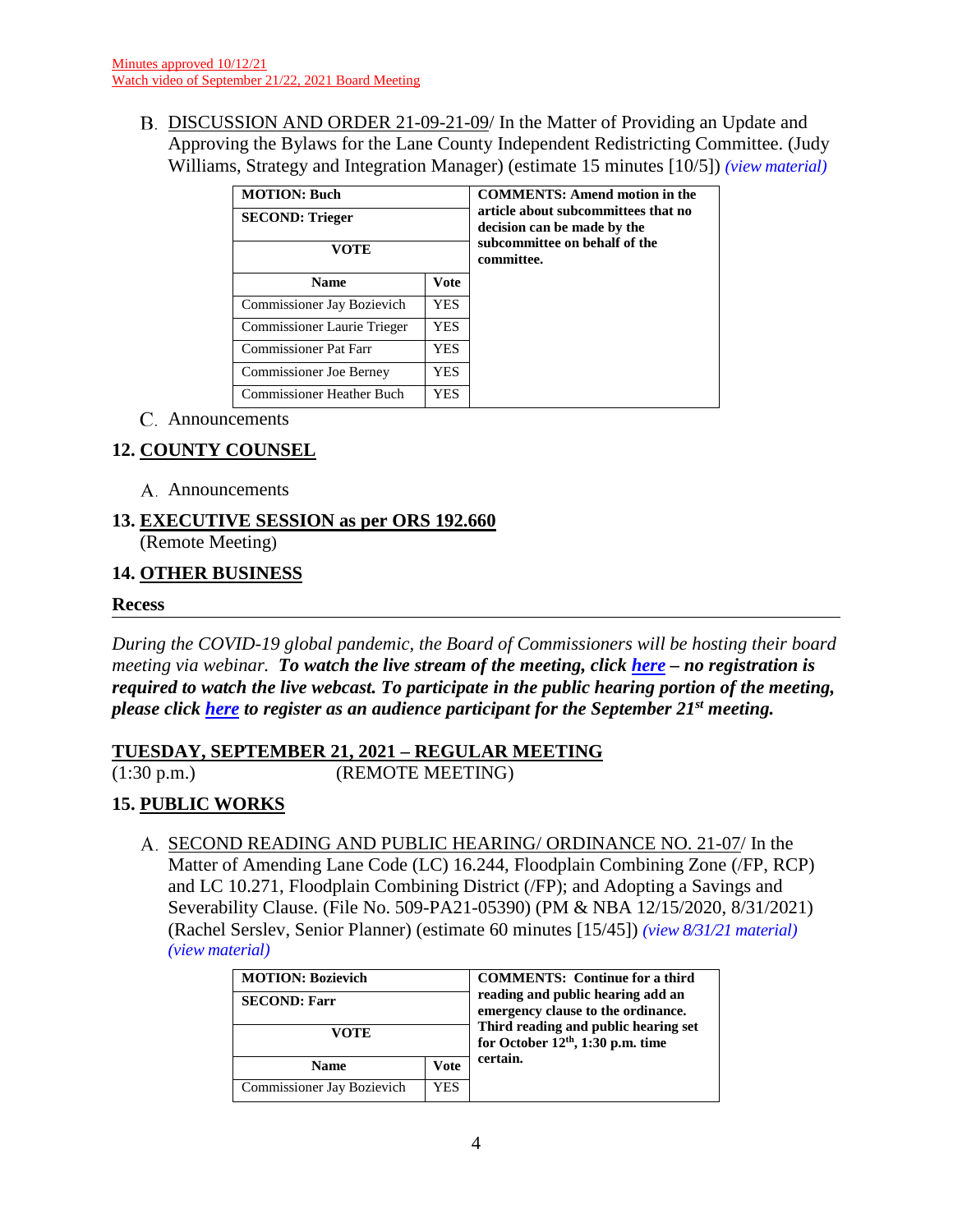| <b>Commissioner Laurie Trieger</b> | YES |
|------------------------------------|-----|
| <b>Commissioner Pat Farr</b>       | YES |
| <b>Commissioner Joe Berney</b>     | YES |
| <b>Commissioner Heather Buch</b>   | YES |

## **16. COMMISSIONERS' BUSINESS**

#### A. Announcements

| <b>MOTION: Bozievich</b>     |             |  |  |
|------------------------------|-------------|--|--|
| <b>SECOND: Farr</b>          |             |  |  |
| <b>VOTE</b>                  |             |  |  |
| <b>Name</b>                  | <b>Vote</b> |  |  |
| Commissioner Jay Bozievich   | <b>YES</b>  |  |  |
| Commissioner Laurie Trieger  | NO.         |  |  |
| <b>Commissioner Pat Farr</b> | <b>YES</b>  |  |  |
| Commissioner Joe Berney      | <b>YES</b>  |  |  |
| Commissioner Heather Buch    | NO.         |  |  |

**MMENTS:** move the Lane County Board of missioners waive the confidentiality granted by Oregon Public Meetings Law for the September 1, 2021 and September 9, 2021 Lane County Board of missioners Executive Sessions that were ducted pursuant to ORS  $192.661(2)(d)$ , thereby ing the content of those meetings available for ew and discussion by this Board and the public. ided in this motion is a limited waiver of ney-client privilege for those two meetings only. motion is not intended to waive any other lege or confidentiality granted by law."

**B.** Future Board Assignment Requests

## **17. REVIEW ASSIGNMENTS**

#### **18. EXECUTIVE SESSION as per ORS 192.660**

(Remote Meeting)

#### **Recess**

#### **BOARD OF COMMISSIONERS REMOTE MEETING DUE TO COVID-19 EMERGENCY September 22, 2021 9:00 a.m.**

|         |                        | <b>DATT</b><br>$\sim \cdot -$<br><b>NVLL</b><br>САШ |         |               |
|---------|------------------------|-----------------------------------------------------|---------|---------------|
| Buch    | . .<br>n.<br>Bozievich | . .<br><b>Trieger</b>                               | Farr    | <b>Berney</b> |
| Present | <b>Present</b>         | Present                                             | Present | Present       |

# **19. EXECUTIVE SESSION as per ORS 192.660**

(Remote Meeting)

#### **20. HUMAN RESOURCES**

A. DISCUSSION/ County Counsel's 2020-2021 Annual Performance Evaluation, Rating, and Goals for the Upcoming Year. (Alana Holmes, Chief Human Resources Officer) (estimate 20 minutes [10/10]) *(view [material\)](http://www.lanecountyor.gov/UserFiles/Servers/Server_3585797/File/Government/BCC/2021/2021_AGENDAS/092121agenda/T.18.A.pdf)*